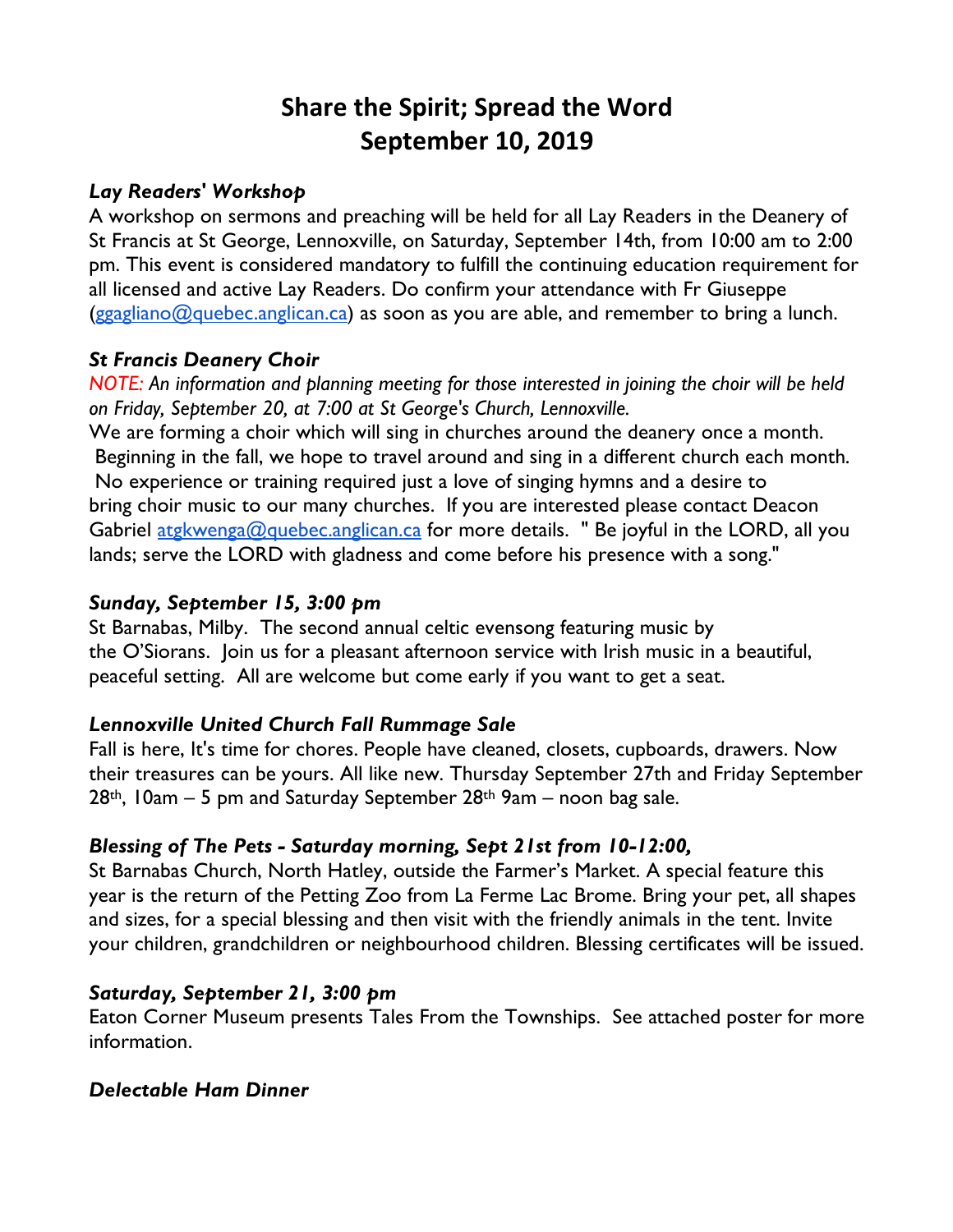St. Barnabas Church, Milby will be holding the harvest supper on Saturday, September 28, 2019 at 5 PM At Ives Hill Community Hall, 370 Ch Ives Hill, Compton Cost: \$15 for Adults, \$7 for children 12 and under. Menu: ham, scalloped potatoes, squash, baked beans, peas, salads, Homemade rolls & dessert. Raffle with various delightful items to be won. Info: 819-837-2261. Come and enjoy a delicious meal and help support the little Church in Milby.